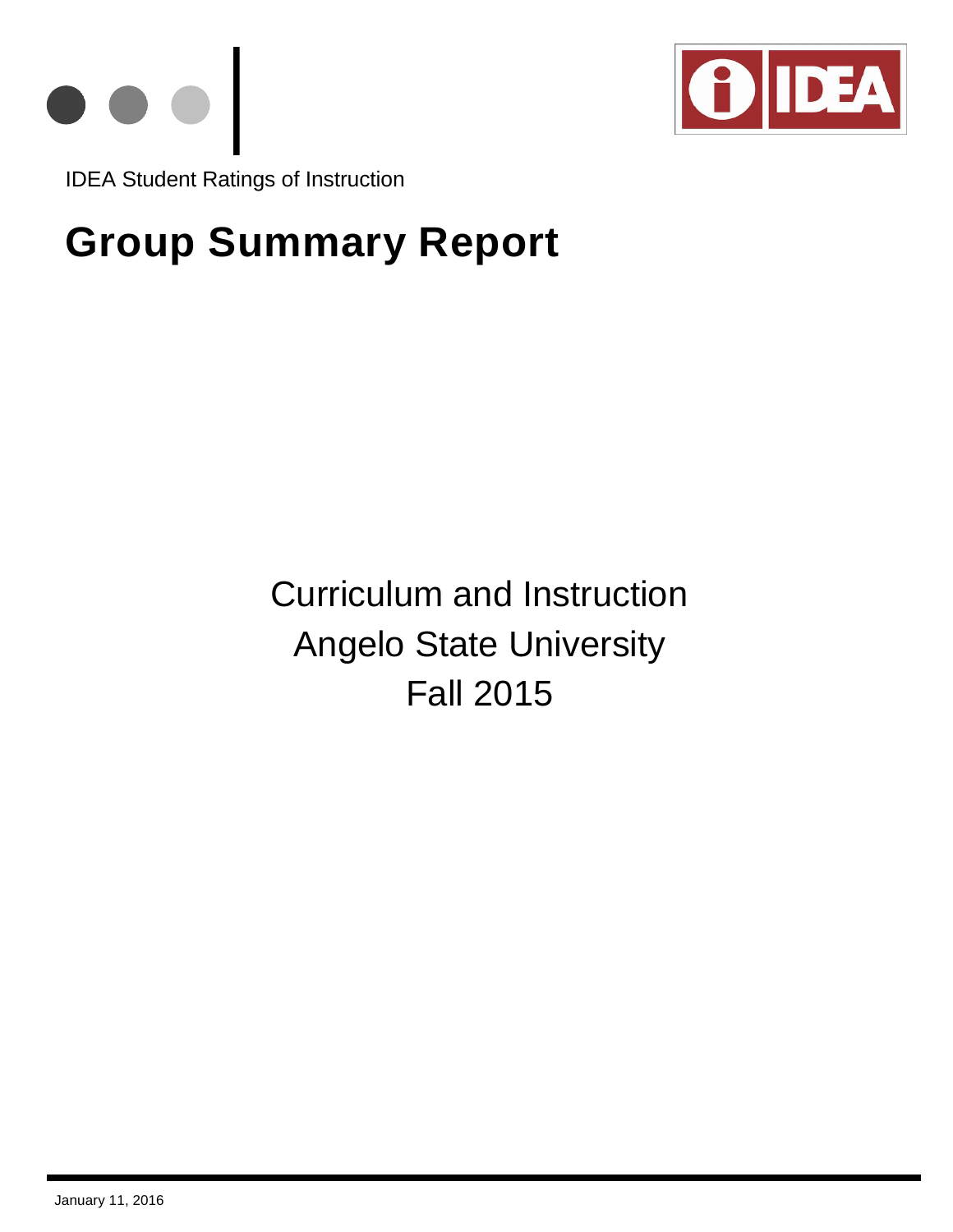## **Page Section**

- 1 Description of Report
- 1 Description of Courses Included in This Report
- 2 I: Faculty Selection of Important and Essential **Objectives**
- 3 II: Student Ratings of Overall Outcomes − Comparison to IDEA Database
- 4 III: Student Ratings of Overall Outcomes − Comparison to This Institution
- 5−6 IV: Student Ratings of Progress on Objectives Chosen as Important or Essential
- 7 V: Teaching Methods and Styles
- 8 VI: Student Self−ratings and Ratings of Course **Characteristics**
- 9 VII: Faculty Self–report of the Institutional Context
- 10 VIII: Additional Questions
- **Note:** Throughout the report, results for the Group are compared to the Institution and to the IDEA database. Institutional norms are based on courses rated in the previous five years provided at least 400 classes were rated during that time. IDEA norms are based on courses rated in the 1998−1999, 1999−2000, and 2000−2001 academic years.

## **Description of Courses Included in This Report**

| Number of Classes Included                                                       |           |
|----------------------------------------------------------------------------------|-----------|
| Diagnostic Form<br>Short Form<br>Total                                           | 15<br>15  |
| Number of Excluded Classes                                                       |           |
| <b>Response Rate</b><br>Classes below 65% Response Rate<br>Average Response Rate | 12<br>55% |
| <b>Class Size</b><br><b>Average Class Size</b>                                   | 5Σ        |

**Number of Classes**: The confidence you can have in this report increases with the number of classes included. Classes were excluded if faculty members neglected to select Important and Essential objectives. If more than 10 percent of the eligible classes were excluded, the results may not be representative of the Group.

**Response Rate**: A 75% response rate is desirable; 65% is the minimum for dependable results.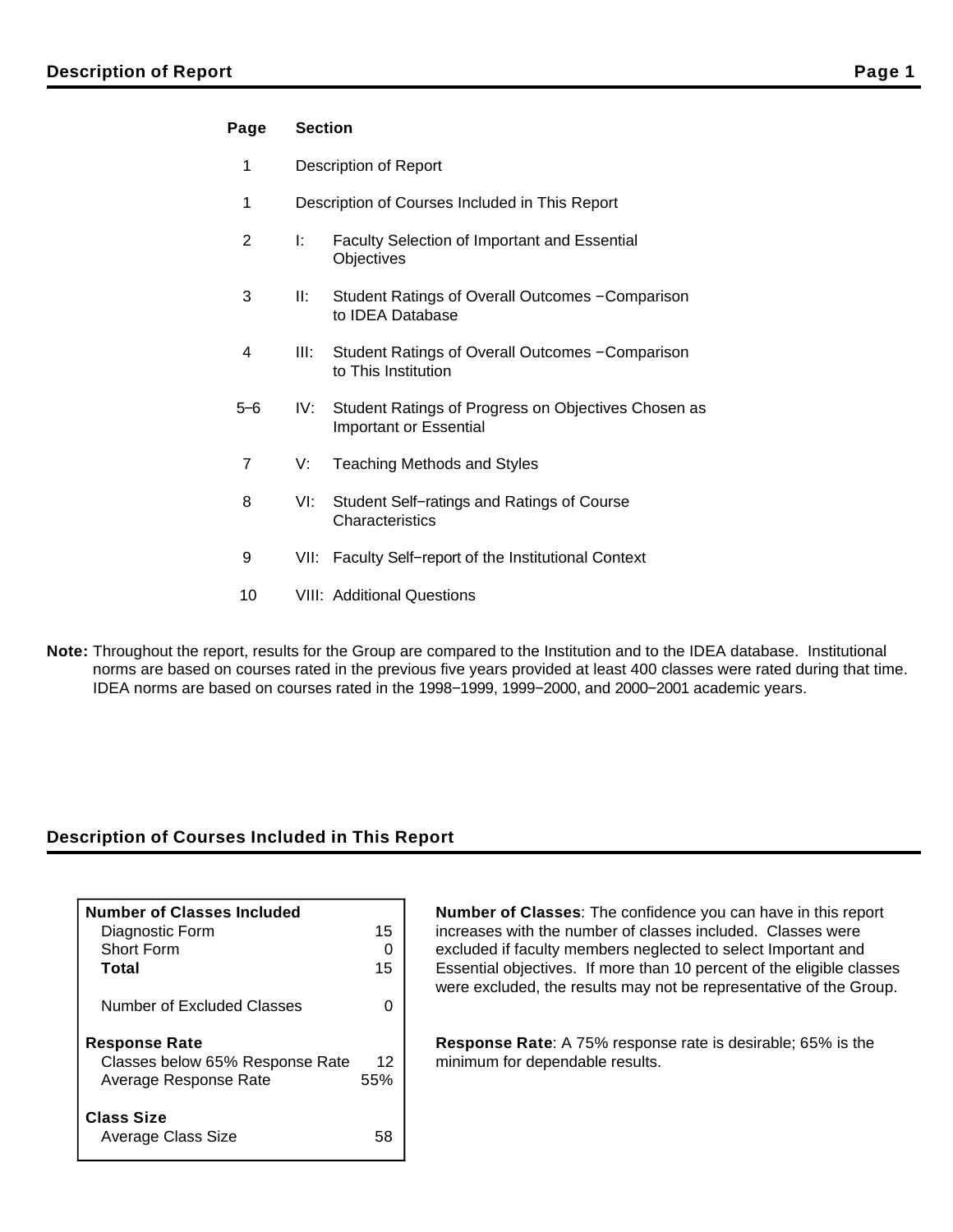The following provides information about the degree to which various learning objectives are emphasized in courses. The percent of classes for which each objective was chosen helps evaluate whether or not program objectives are addressed with appropriate frequency.

In general, it is recommended that 3−5 objectives be selected as Important or Essential for each class. When more than 5 objectives are chosen, effectiveness ratings tend to be adversely affected, perhaps because instructors are trying to accomplish too much.

The information in this section can be used to explore such questions as:

- Are the goals of the program being appropriately emphasized in course sections?
- Are the objectives emphasized consistent with this Group's mission?
- Are some of the Group's curricular goals under− or over−emphasized?
- Are the under−emphasized objectives addressed in  $\bullet$ another way?
- How does this Group's emphasis compare with the Institution and IDEA?
- On average, are faculty members selecting too many objectives?

|                                                                                                                                                          | Percent of Classes Selecting Objective as |             |                    |  |  |
|----------------------------------------------------------------------------------------------------------------------------------------------------------|-------------------------------------------|-------------|--------------------|--|--|
|                                                                                                                                                          | Important or Essential                    |             |                    |  |  |
|                                                                                                                                                          | <b>This Group</b>                         | Institution | <b>IDEA</b> System |  |  |
|                                                                                                                                                          | $(n=15)$                                  | $(n=9,686)$ | $(n=44, 455)$      |  |  |
| Objective 1: Gaining factual knowledge (terminology,<br>classifications, methods, trends)                                                                | 40%                                       | 79%         | 78%                |  |  |
| Objective 2: Learning fundamental principles, generalizations, or<br>theories                                                                            | 40%                                       | 72%         | 75%                |  |  |
| <b>Objective 3:</b> Learning to apply course material (to improve<br>thinking, problem solving, and decisions)                                           | 47%                                       | 70%         | 75%                |  |  |
| Objective 4: Developing specific skills, competencies, and points<br>of view needed by professionals in the field most closely<br>related to this course | 67%                                       | 47%         | 55%                |  |  |
| Objective 5: Acquiring skills in working with others as a member<br>of a team                                                                            | 7%                                        | 17%         | 32%                |  |  |
| Objective 6: Developing creative capacities (writing, inventing,<br>designing, performing in art, music, drama, etc.)                                    | 7%                                        | 11%         | 25%                |  |  |
| Objective 7: Gaining a broader understanding and appreciation<br>of intellectual/cultural activity (music, science, literature, etc.)                    | 0%                                        | 13%         | 27%                |  |  |
| Objective 8: Developing skill in expressing myself orally or in<br>writing                                                                               | 47%                                       | 35%         | 47%                |  |  |
| Objective 9: Learning how to find and use resources for<br>answering questions or solving problems                                                       | 40%                                       | 25%         | 41%                |  |  |
| Objective 10: Developing a clearer understanding of, and<br>commitment to, personal values                                                               | 20%                                       | 11%         | 23%                |  |  |
| Objective 11: Learning to analyze and critically evaluate ideas,<br>arguments, and points of view                                                        | 40%                                       | 30%         | 49%                |  |  |
| Objective 12: Acquiring an interest in learning more by asking<br>my own questions and seeking answers                                                   | 13%                                       | 17%         | 41%                |  |  |
| Average Number of Objectives Selected As Important or<br><b>Essential</b>                                                                                | 3.7                                       | 4.3         | 5.7                |  |  |
|                                                                                                                                                          |                                           |             |                    |  |  |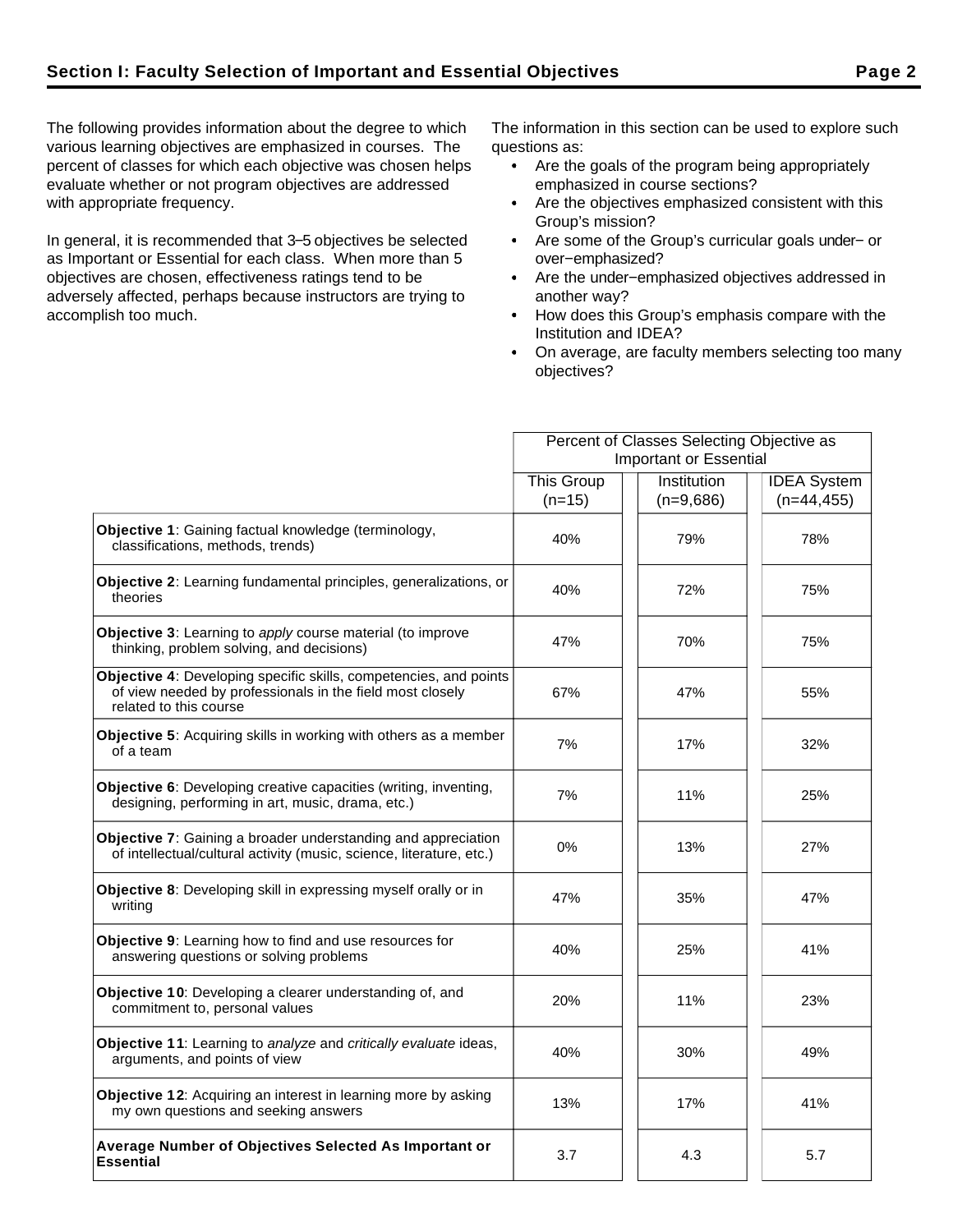The quality of instruction in this unit is shown as judged by the four overall outcomes. "A. Progress on Relevant Objectives" is a result of student ratings of their progress on objectives chosen by instructors. Ratings of individual items about the "B. Excellence of the Teacher" and "C. Excellence of Course" are shown next. "D. Summary Evaluation" averages these three after double weighting the measure of student learning (A). Results for both "raw" and "adjusted" scores are shown as they compare to the IDEA Database. Use results to

**Part 1** shows the **percentage of classes** in each of the five

performance categories.

summarize teaching effectiveness in the Group.

Is the distribution of this Group's classes similar to the expected distribution when compared to IDEA?

**Part 2** provides the averages for the Group and for IDEA norms.

Are the Group's averages higher or lower than IDEA?

## **Part 1: Distribution of Converted Scores Compared to the IDEA Database**

| Converted<br>Score<br>Category | Expected<br><b>Distribution</b> | A. Progress on<br>Relevant<br><b>Objectives</b> |        | B. Excellence of<br>Teacher |        | C. Excellence of<br>Course |        | D. Summary<br>Evaluation<br>(Average of<br>$A, B, C$ <sup>1</sup> |        |
|--------------------------------|---------------------------------|-------------------------------------------------|--------|-----------------------------|--------|----------------------------|--------|-------------------------------------------------------------------|--------|
|                                |                                 | Raw                                             | Adjstd | Raw                         | Adjstd | Raw                        | Adjstd | Raw                                                               | Adjstd |
| Much Higher<br>(63 or higher)  | 10%                             | 0%                                              | $0\%$  | 0%                          | $0\%$  | 0%                         | $0\%$  | 0%                                                                | 0%     |
| Higher<br>$(56 - 62)$          | 20%                             | 93%                                             | 60%    | 20%                         | 7%     | 53%                        | 7%     | 60%                                                               | 13%    |
| Similar<br>$(45 - 55)$         | 40%                             | 7%                                              | 40%    | 67%                         | 80%    | 33%                        | 73%    | 33%                                                               | 80%    |
| Lower<br>$(38 - 44)$           | 20%                             | 0%                                              | 0%     | 7%                          | 7%     | 13%                        | 13%    | 7%                                                                | 7%     |
| Much Lower<br>(37 or lower)    | 10%                             | 0%                                              | $0\%$  | 7%                          | 7%     | 0%                         | 7%     | 0%                                                                | $0\%$  |
|                                |                                 |                                                 |        |                             |        |                            |        |                                                                   |        |

# **Part 2: Average Scores**

| <b>Converted Score</b><br>This Summary Report | 58              | 55       | 51  | 48  | 55  | 49  | 56  | 52  |
|-----------------------------------------------|-----------------|----------|-----|-----|-----|-----|-----|-----|
| <b>IDEA System</b>                            | 51 <sup>2</sup> | $51^{2}$ | 50  | 50  | 50  | 50  | 50  |     |
| 5-point Scale                                 |                 |          |     |     |     |     |     |     |
| This Summary Report                           | 4.3             | 4.2      | 4.2 | 4.1 | 4.2 | 3.9 | 4.3 | 4.1 |
| <b>IDEA System</b>                            | 3.8             | 3.8      | 4.2 | 4.2 | 3.9 | 3.9 | 3.9 | 3.9 |

 $1$ Progress on Relevant Objectives is double weighted in the Summary Evaluation.

 $^2$  The IDEA Average is slightly higher than 50 because Essential objectives are double weighted and students typically report greater learning on objectives that the instructor identified as Essential to the class.

Use results to summarize teaching effectiveness in the Group. To the degree that the percentages of the Group's classes in the two highest categories exceeds 30% (Part 1), teaching effectiveness appears to be superior to that in the comparison group. Similarly, if the Group's converted average exceeds 55, and its average on the 5−point scale is 0.3 above that for the comparison group (Part 2), overall teaching effectiveness in the Group appears to be highly favorable.

**Part 3** shows the percentage of classes with ratings **at or above the converted score** of the **IDEA databases**. Results are shown for both raw and adjusted scores. When this percentage exceeds 60%, the inference is that the Group's overall instructional effectiveness was unusually high.

Results in this section address the question:

How does the quality of instruction for this Group compare to the national results?

# **Part 3: Percent of Classes at or Above the IDEA Database Average**

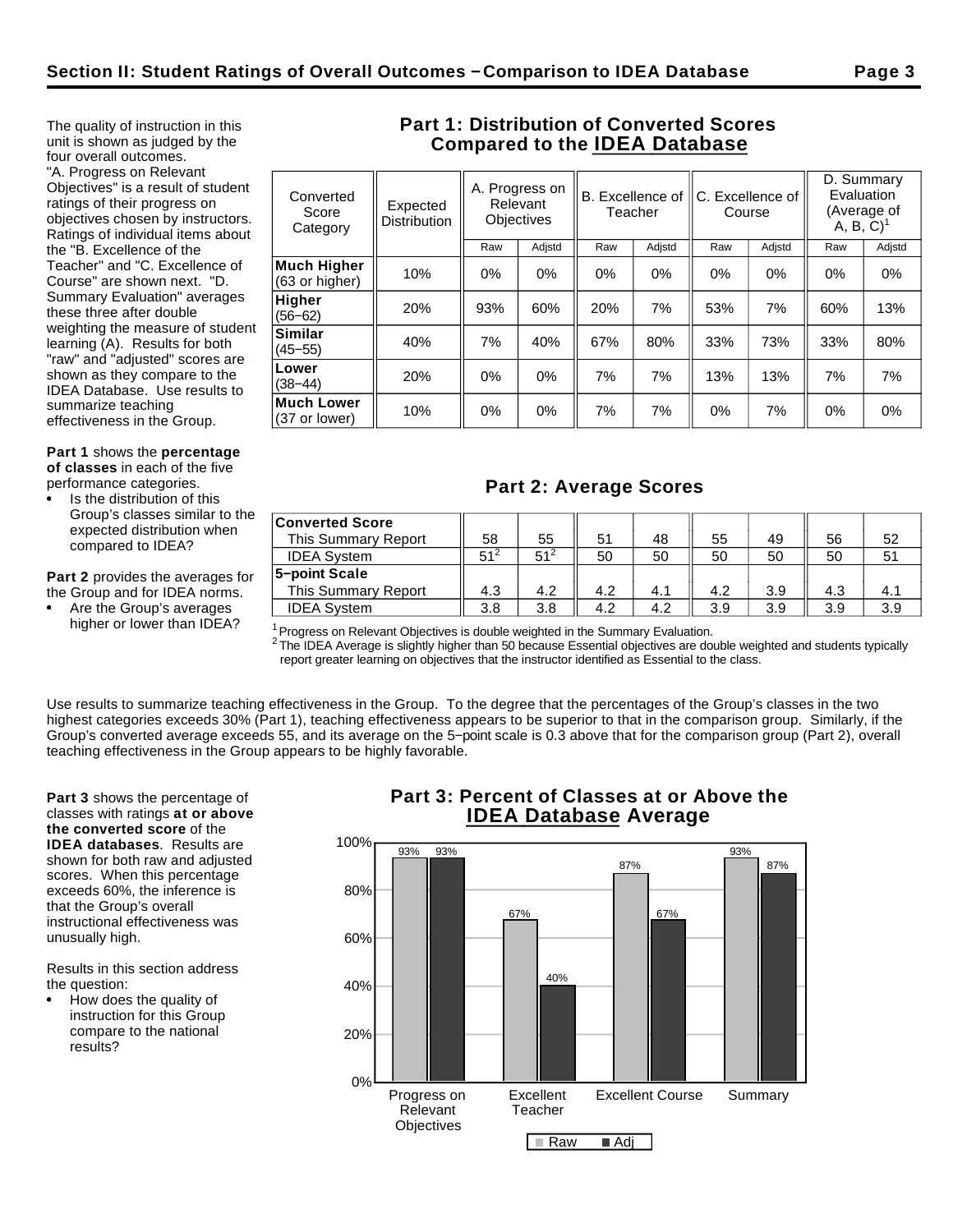**Much Lower**

This section compares the quality of instruction in this Group to your entire Institution in the same way as it was compared to all classes in the IDEA database (Section II, page 3).

**Part 1** shows the **percentage of classes** in each of five categories.

Is the distribution of this Group's classes similar to the expected distribution when compared to the Institution?

**Part 2** provides the **averages** for the Group and for Institutional norms.

- Are the Group's averages higher or lower than the Institution?
- Is the Institution (compared to IDEA) higher or lower than the IDEA system average? (See page 3 for IDEA System averages.)

Note: Institutional norms are based on courses rated in the previous five years.

| Converted<br>Score<br>Category       | Expected<br><b>Distribution</b> | A. Progress on<br>Relevant<br><b>Objectives</b> |        | B. Excellence of<br>Teacher |        | C. Excellence of<br>Course |        | D. Summary<br>Evaluation<br>(Average of<br>(A, B, C) |        |
|--------------------------------------|---------------------------------|-------------------------------------------------|--------|-----------------------------|--------|----------------------------|--------|------------------------------------------------------|--------|
|                                      |                                 | Raw                                             | Adjstd | Raw                         | Adjstd | Raw                        | Adjstd | Raw                                                  | Adjstd |
| <b>Much Higher</b><br>(63 or higher) | 10%                             | $0\%$                                           | 0%     | $0\%$                       | $0\%$  | $0\%$                      | 0%     | 0%                                                   | $0\%$  |
| <b>Higher</b><br>$(56 - 62)$         | 20%                             | 20%                                             | 20%    | $0\%$                       | $0\%$  | 27%                        | 7%     | 13%                                                  | 0%     |
| <b>Similar</b><br>$(45 - 55)$        | 40%                             | 73%                                             | 73%    | 73%                         | 67%    | 60%                        | 60%    | 80%                                                  | 93%    |
| Lower<br>$(38 - 44)$                 | 20%                             | 7%                                              | 7%     | 20%                         | 27%    | 0%                         | 27%    | 0%                                                   | $0\%$  |

# **Part 1: Distribution of Converted Scores Compared to This Institution**

# **Part 2: Average Scores**

|| 10% || 0% || 0% || 7% || 7% || 13% || 7% || 7% || 7%<br>(37 or lower) || 10% || 0% || 0% || 7% || 7% || 13% || 7% || 7% || 7%

| <b>Converted Score</b>     |     |     |     |     |     |     |     |     |
|----------------------------|-----|-----|-----|-----|-----|-----|-----|-----|
| This Summary Report        | 52  | 53  | 47  | 46  | 50  | 46  | 51  | 50  |
| This Institution           | 50  | 50  | 50  | 50  | 50  | 50  | 50  | 50  |
| This Institution           | 57  |     | 54  | 52  | 55  | 52  | 56  |     |
| (compared to IDEA)         |     | 53  |     |     |     |     |     | 53  |
| 5-point Scale              |     |     |     |     |     |     |     |     |
| <b>This Summary Report</b> | 4.3 | 4.2 | 4.2 | 4.1 | 4.2 | 3.9 | 4.3 | 4.1 |
| This Institution           | 4.3 | 4.1 | 4.4 | 4.3 | 4.2 | 4.1 | 4.3 | 4.2 |

 $1$  Progress on Relevant Objectives is double weighted in the Summary Evaluation.

**Part 3** shows the percentage of classes with ratings **at or above the converted score** of **This Institution**. Results are shown for both raw and adjusted scores.

Results in this section address the question:

How does the quality of instruction for this Group compare to the Institution?

# **Part 3: Percent of Classes at or Above This Institution's Average**

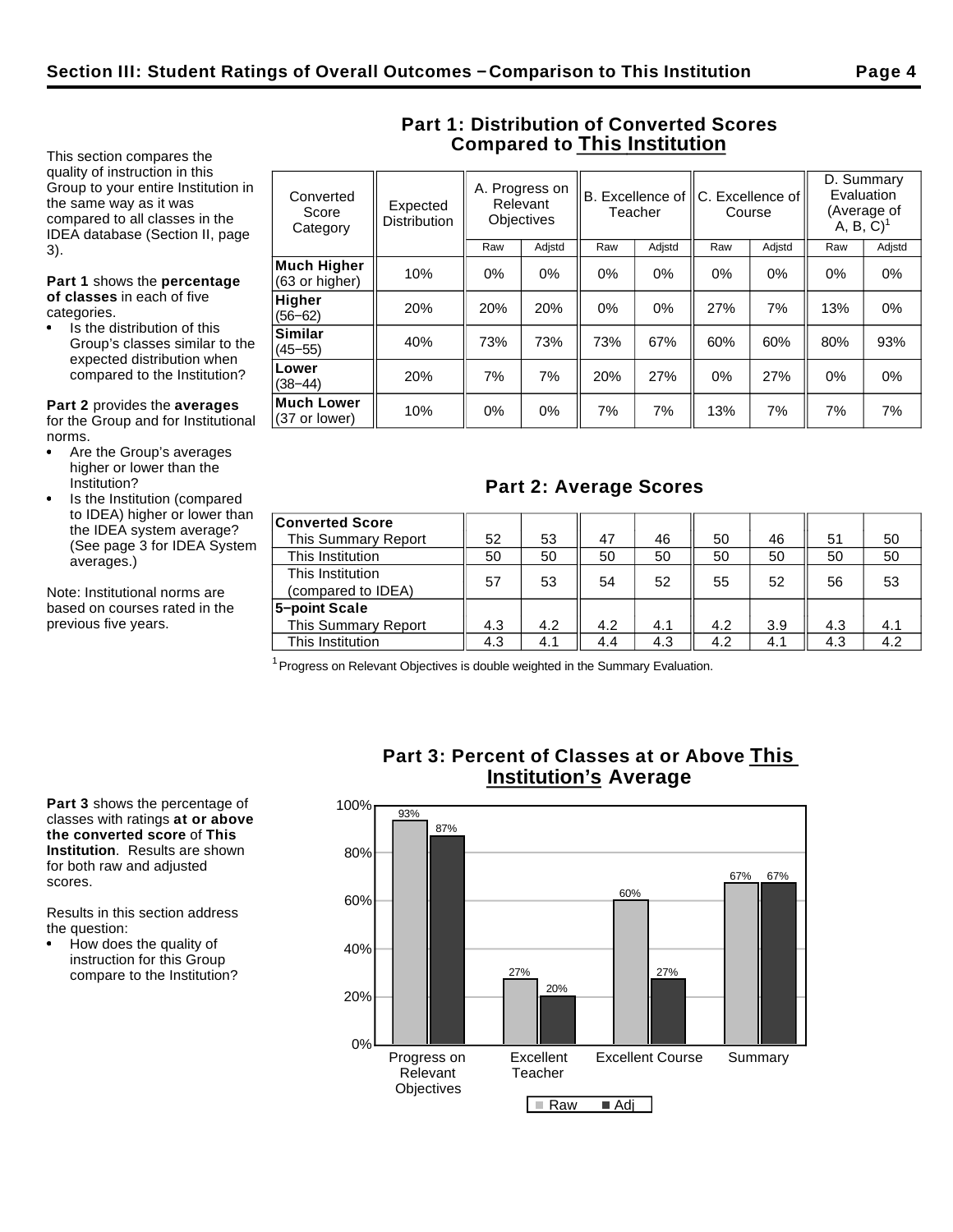Tables in this section compare ratings of progress and "relevance" for the 12 objectives for this Group, with ratings for other classes at your institution and for all classes in the IDEA database. The tables on the left side of the page report averages (raw and adjusted) for the Group and the two comparison groups; they also display the number of classes for which the objective was selected as "relevant" (Important or Essential). For each of these groups, progress ratings are reported only for "relevant" classes.

By comparing progress ratings across the 12 learning objectives, you can determine if there are significant differences in how well various objectives were achieved. Since students rate their progress higher on some objectives than on others, conclusions may need to be modified by comparing the Group's results with those for the Institution and/or IDEA. Results in this section should help you determine if special attention should be given to improving learning on one or more objective(s). Results in the section are of special value to accrediting agencies and assessment programs.

**Raw Average**: Answers accreditation/assessment questions related to how well each objective was achieved; these are indicators of self−assessed learning.

**Adjusted Average**: Useful primarily in comparing instructors or classes; they "level the playing field" by taking into account factors that affect learning other than instructional quality.

**Bar Graphs**: Useful in determining if "standards" or "expectations" have been met. For example, you may have established a target requiring that at least 50 percent of classes pursuing a given objective should achieve an average progress rating of at least 4.0. If this expectation was achieved, the darkest bar will exceed the 50% level. By comparing the Group's results with those for the IDEA database and the Institution, you can also make inferences about the rigor of the standards you have established for the Group.

**Objective 1**: Gaining factual knowledge (terminology, classifications, methods, trends)

|                    | Raw Avg. | Adjstd. Avg. | # of Classes |
|--------------------|----------|--------------|--------------|
| This report        | 4.4      | 4.1          |              |
| Institution        | 4.3      | 4.2          | 7,695        |
| <b>IDEA System</b> | 4.0      | 4.0          | 31,991       |

**Objective 2**: Learning fundamental principles, generalizations, or theories

|                    | Raw Avg. | Adjstd. Avg. | # of Classes |
|--------------------|----------|--------------|--------------|
| This report        | 4.3      | 4.1          |              |
| Institution        | 4.3      | 4.1          | 6.931        |
| <b>IDEA System</b> | 3.9      | 3.9          | 30,398       |

**Objective 3**: Learning to apply course material (to improve thinking, problem solving, and decisions)

|                    | Raw Avg. | Adjstd. Avg. | # of Classes |
|--------------------|----------|--------------|--------------|
| This report        | 4.5      | 4.2          |              |
| Institution        | 4.3      | 4.1          | 6.828        |
| <b>IDEA System</b> | 4.0      | 4.0          | 30.442       |

**Objective 4**: Developing specific skills, competencies, and points of view needed by professionals in the field most closely related to this course

|                    | Raw Avg. | Adjstd. Avg. | # of Classes |  |
|--------------------|----------|--------------|--------------|--|
| This report        | 4.4      | 4.2          | 10           |  |
| Institution        | 4.3      | 4.1          | 4.573        |  |
| <b>IDEA System</b> | 4.0      | 4.0          | 21,568       |  |



**Objective 5**: Acquiring skills in working with others as a member of a team

|                    | Raw Avg. | Adjstd. Avg. | # of Classes |  |
|--------------------|----------|--------------|--------------|--|
| This report        | 4.1      | 3.6          |              |  |
| Institution        | 4.2      | 3.9          | 1.624        |  |
| <b>IDEA System</b> | 3.9      | 3.9          | 12,088       |  |



**Percent of classes where Raw Average was at least: 4.00 3.75 3.50** 







0 10 20 30 40 50 60 70 80 90 100

0 10 20 30 40 50 60 70 80 90 100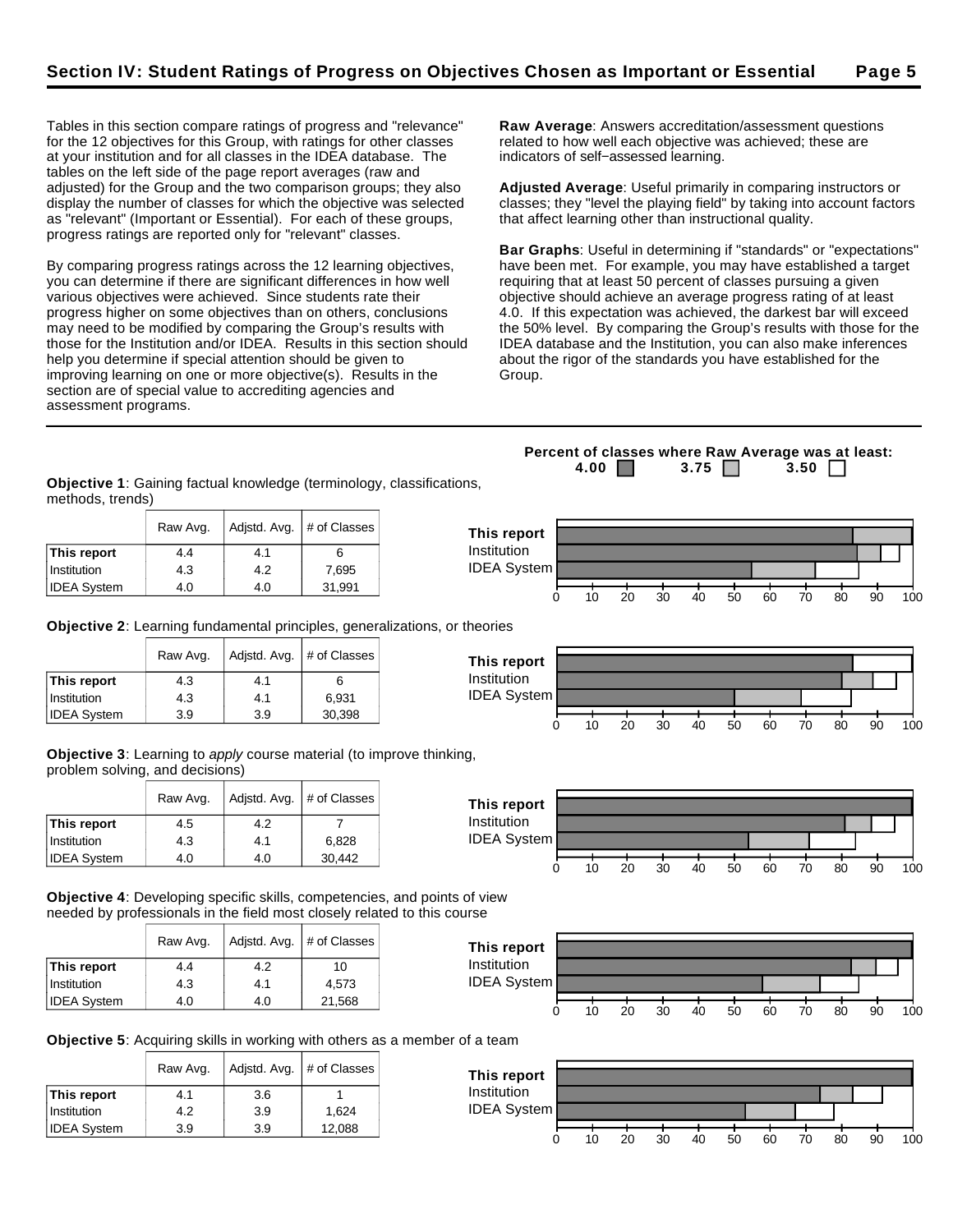## Raw Avg. | Adjstd. Avg. | # of Classes **This report**  $\begin{array}{|c|c|c|c|} \hline 4.1 & 4.0 & 1 \ \hline \end{array}$

| <b>IDEA System</b>                                                      | 3.9 | 9.290 |  |
|-------------------------------------------------------------------------|-----|-------|--|
|                                                                         |     |       |  |
| <b>Objective 7:</b> Gaining a broader understanding and appreciation of |     |       |  |

intellectual/cultural activity (music, science, literature, etc.)

|                    | Raw Avg. | Adjstd. Avg. | # of Classes |
|--------------------|----------|--------------|--------------|
| This report        | NA       | NA           |              |
| Institution        | 4.2      | 4.0          | 1,253        |
| <b>IDEA System</b> | 3.7      | 3.7          | 10,256       |

**Institution** | 4.3 | 4.0 | 1,043

performing in art, music, drama, etc.)

**Objective 8**: Developing skill in expressing myself orally or in writing

|                    | Raw Avg. | Adjstd. Avg. | # of Classes |
|--------------------|----------|--------------|--------------|
| This report        | 4.1      | 4.3          |              |
| Institution        | 4.2      | 4.0          | 3,350        |
| <b>IDEA System</b> | 3.8      | 3.8          | 18,174       |

**Objective 9**: Learning how to find and use resources for answering questions or solving problems

|                    | Raw Avg. |     | Adjstd. Avg.   # of Classes |
|--------------------|----------|-----|-----------------------------|
| This report        | 4.4      | 4.3 | 6                           |
| Institution        | 4.2      | 4.0 | 2,405                       |
| <b>IDEA System</b> | 3.7      | 3.7 | 15,656                      |

**Objective 10**: Developing a clearer understanding of, and commitment to, personal values

|                    | Raw Avg. | Adjstd. Avg.<br># of Classes |       |
|--------------------|----------|------------------------------|-------|
| This report        | 4.3      | 4.1                          | 3     |
| Institution        | 4.2      | 3.9                          | 1.020 |
| <b>IDEA System</b> | 3.8      | 3.8                          | 8,715 |

**Objective 11**: Learning to analyze and critically evaluate ideas, arguments, and points of view

|                    | Raw Avg. | Adjstd. Avg. | # of Classes |
|--------------------|----------|--------------|--------------|
| This report        | 4.3      | 4.3          | 6            |
| Institution        | 4.2      | 4.0          | 2.931        |
| <b>IDEA System</b> | 3.8      | 3.8          | 18,909       |

**Objective 12**: Acquiring an interest in learning more by asking my own questions and seeking answers

|                    | Raw Avg. | Adjstd. Avg. | # of Classes |
|--------------------|----------|--------------|--------------|
| This report        | 4.4      | 4.3          |              |
| <b>Institution</b> | 4.2      | 4.0          | 1.642        |
| <b>IDEA System</b> | 3.8      | 3.8          | 15,616       |

# **Percent of classes where Raw Average was at least:**<br>4.00 3.75 3.50 3.50 3.75  $\Box$ **Objective 6**: Developing creative capacities (writing, inventing, designing,













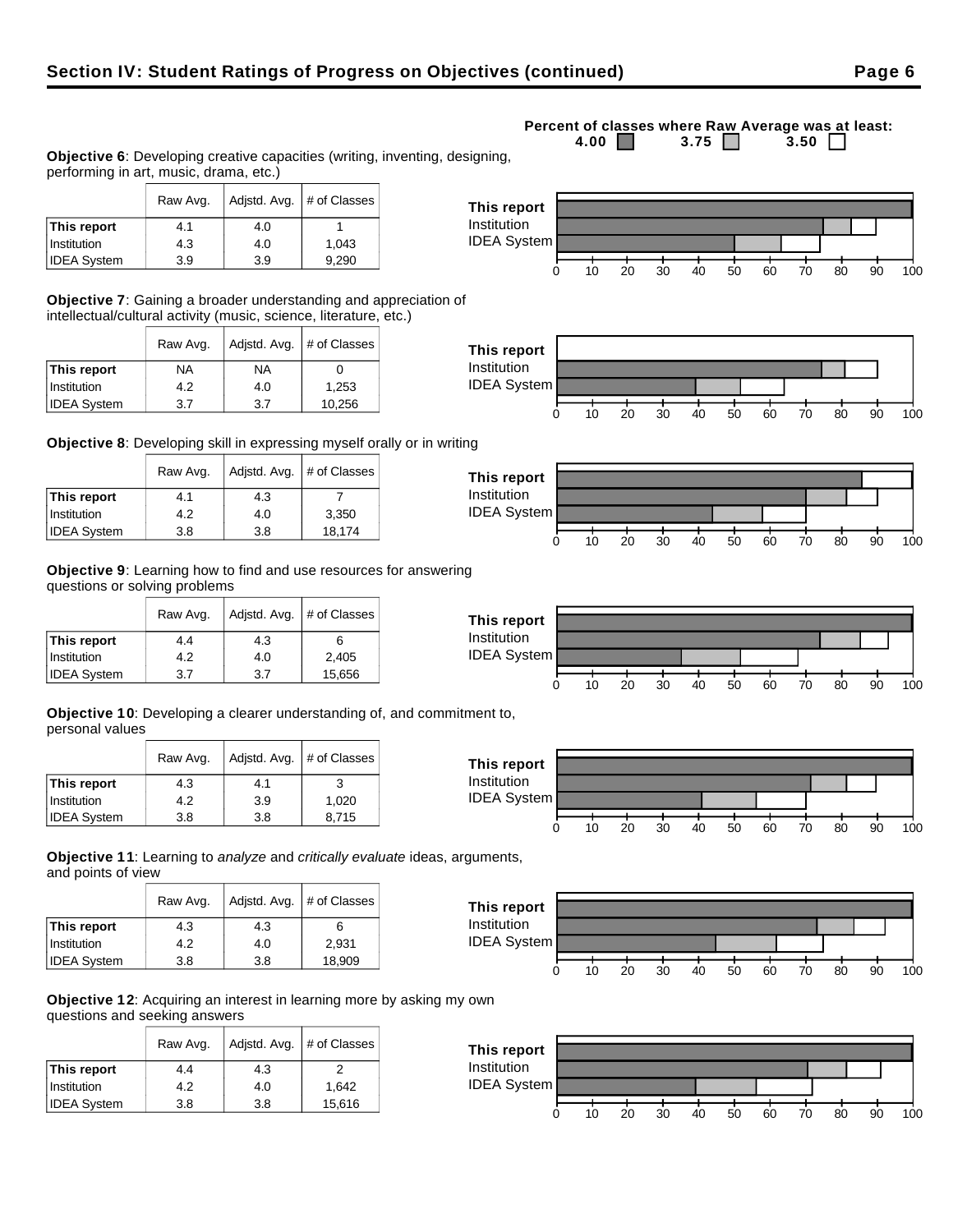## **Section V: Teaching Methods and Styles Page 7**

This section is intended to support teaching improvement efforts. The 20 teaching methods assessed in the IDEA system (grouped into five "approaches" to teaching) are listed. The number of classes for which a given method was related to relevant (Important or Essential) objectives is indicated in the second column, and the third and fourth columns show the average and standard deviation of ratings. The graph on the right hand side of the page contains the information most pertinent to instructional improvement.

It shows the percentage of classes where the method was employed relatively frequently (a positive finding) or relatively infrequently (a negative finding). It is suggested that teaching improvement efforts be focused on methods/approaches where the dark bar (infrequent use) is greater than 30%, especially if the method is important to objectives in many classes (column 2).

**15 classes** in this Group used the Diagnostic Form.

| <b>Teaching Methods and Styles</b>                                                                                                 | No. of<br><b>Classes</b> | Avg.      | s.d. <sup>1</sup> |   |    |    |    |    | % of Classes Where Method was |    |    |    | "Infrequently" ( $\equiv$ ) or "Frequently" ( $\equiv$ ) Used |     |
|------------------------------------------------------------------------------------------------------------------------------------|--------------------------|-----------|-------------------|---|----|----|----|----|-------------------------------|----|----|----|---------------------------------------------------------------|-----|
| A. Stimulating Student Interest                                                                                                    |                          |           |                   |   |    |    |    |    |                               |    |    |    |                                                               |     |
| 4. Demonstrated the importance and significance of the subject matter                                                              | 15                       | 4.4       | 0.3               |   |    |    |    |    |                               |    |    |    |                                                               |     |
| 8. Stimulated students to intellectual effort beyond that required by most<br>courses                                              | 15                       | 4.4       | 0.2               |   |    |    |    |    |                               |    |    |    |                                                               |     |
| 13. Introduced stimulating ideas about the subject                                                                                 | 15                       | 4.3       | 0.4               |   |    |    |    |    |                               |    |    |    |                                                               |     |
| 15. Inspired students to set and achieve goals which really challenged<br>them                                                     | 15                       | 4.3       | 0.3               |   |    |    |    |    |                               |    |    |    |                                                               |     |
|                                                                                                                                    |                          |           |                   | 0 | 10 | 20 | 30 | 40 | 50                            | 60 | 70 | 80 | 90                                                            | 100 |
| <b>B. Fostering Student Collaboration</b>                                                                                          |                          |           |                   |   |    |    |    |    |                               |    |    |    |                                                               |     |
| 5. Formed "teams" or "discussion groups" to facilitate learning                                                                    | 1                        | 4.1       | <b>NA</b>         |   |    |    |    |    |                               |    |    |    |                                                               |     |
| 16. Asked students to share ideas and experiences with others whose<br>backgrounds and viewpoints differ from their own            | 11                       | 4.3       | 0.3               |   |    |    |    |    |                               |    |    |    |                                                               |     |
| 18. Asked students to help each other understand ideas or concepts                                                                 | 15                       | 4.5       | 0.2               |   |    |    |    |    |                               |    |    |    |                                                               |     |
|                                                                                                                                    |                          |           |                   | 0 | 10 | 20 | 30 | 40 | 50                            | 60 | 70 | 80 | 90                                                            | 100 |
| <b>C. Establishing Rapport</b>                                                                                                     |                          |           |                   |   |    |    |    |    |                               |    |    |    |                                                               |     |
| 1. Displayed a personal interest in students and their learning                                                                    | 6                        | 4.5       | 0.3               |   |    |    |    |    |                               |    |    |    |                                                               |     |
| 2. Found ways to help students answer their own questions                                                                          | 15                       | 4.4       | 0.3               |   |    |    |    |    |                               |    |    |    |                                                               |     |
| 7. Explained the reasons for criticisms of students' academic<br>performance                                                       | 15                       | 4.3       | 0.3               |   |    |    |    |    |                               |    |    |    |                                                               |     |
| 20. Encouraged student–faculty interaction outside of class (office visits,<br>phone calls, e-mail, etc.)                          | 2                        | 4.2       | 0.2               |   |    |    |    |    |                               |    |    |    |                                                               |     |
|                                                                                                                                    |                          |           |                   | 0 | 10 | 20 | 30 | 40 | 50                            | 60 | 70 | 80 | 90                                                            | 100 |
| D. Encouraging Student Involvement                                                                                                 |                          |           |                   |   |    |    |    |    |                               |    |    |    |                                                               |     |
| 9. Encouraged students to use multiple resources (e.g. data banks,<br>library holdings, outside experts) to improve understanding  | 6                        | 4.5       | 0.1               |   |    |    |    |    |                               |    |    |    |                                                               |     |
| 11. Related course material to real life situations                                                                                | 5                        | 4.5       | 0.1               |   |    |    |    |    |                               |    |    |    |                                                               |     |
| 14. Involved students in "hands on" projects such as research, case<br>studies, or "real life" activities                          | 7                        | 4.4       | 0.1               |   |    |    |    |    |                               |    |    |    |                                                               |     |
| 19. Gave projects, tests, or assignments that required original or creative<br>thinking                                            | 11                       | 4.5       | 0.3               |   |    |    |    |    |                               |    |    |    |                                                               |     |
|                                                                                                                                    |                          |           |                   | 0 | 10 | 20 | 30 | 40 | 50                            | 60 | 70 | 80 | 90                                                            | 100 |
| <b>E. Structuring Classroom Experiences</b>                                                                                        |                          |           |                   |   |    |    |    |    |                               |    |    |    |                                                               |     |
| 3. Scheduled course work (class activities, tests, projects) in ways<br>which encouraged students to stay up to date in their work | 0                        | <b>NA</b> | NA                |   |    |    |    |    |                               |    |    |    |                                                               |     |
| 6. Made it clear how each topic fit into the course                                                                                | 15                       | 4.4       | 0.3               |   |    |    |    |    |                               |    |    |    |                                                               |     |
| 10. Explained course material clearly and concisely                                                                                | 10                       | 4.2       | 0.4               |   |    |    |    |    |                               |    |    |    |                                                               |     |
| 12. Gave tests, projects, etc. that covered the most important points of<br>the course                                             | 8                        | 4.5       | 0.4               |   |    |    |    |    |                               |    |    |    |                                                               |     |
| 17. Provided timely and frequent feedback on tests, reports, projects, etc.<br>to help students improve                            | 0                        | NA        | <b>NA</b>         |   |    |    |    |    |                               |    |    |    |                                                               |     |
|                                                                                                                                    |                          |           |                   | 0 | 10 | 20 | 30 | 40 | 50                            | 60 | 70 | 80 | 90                                                            | 100 |

Ratings were made on a 5−point scale (1=Hardly ever, 5=Almost always)

<sup>1</sup>Approximately two−thirds of class averages will be within 1 standard deviation of the group's average.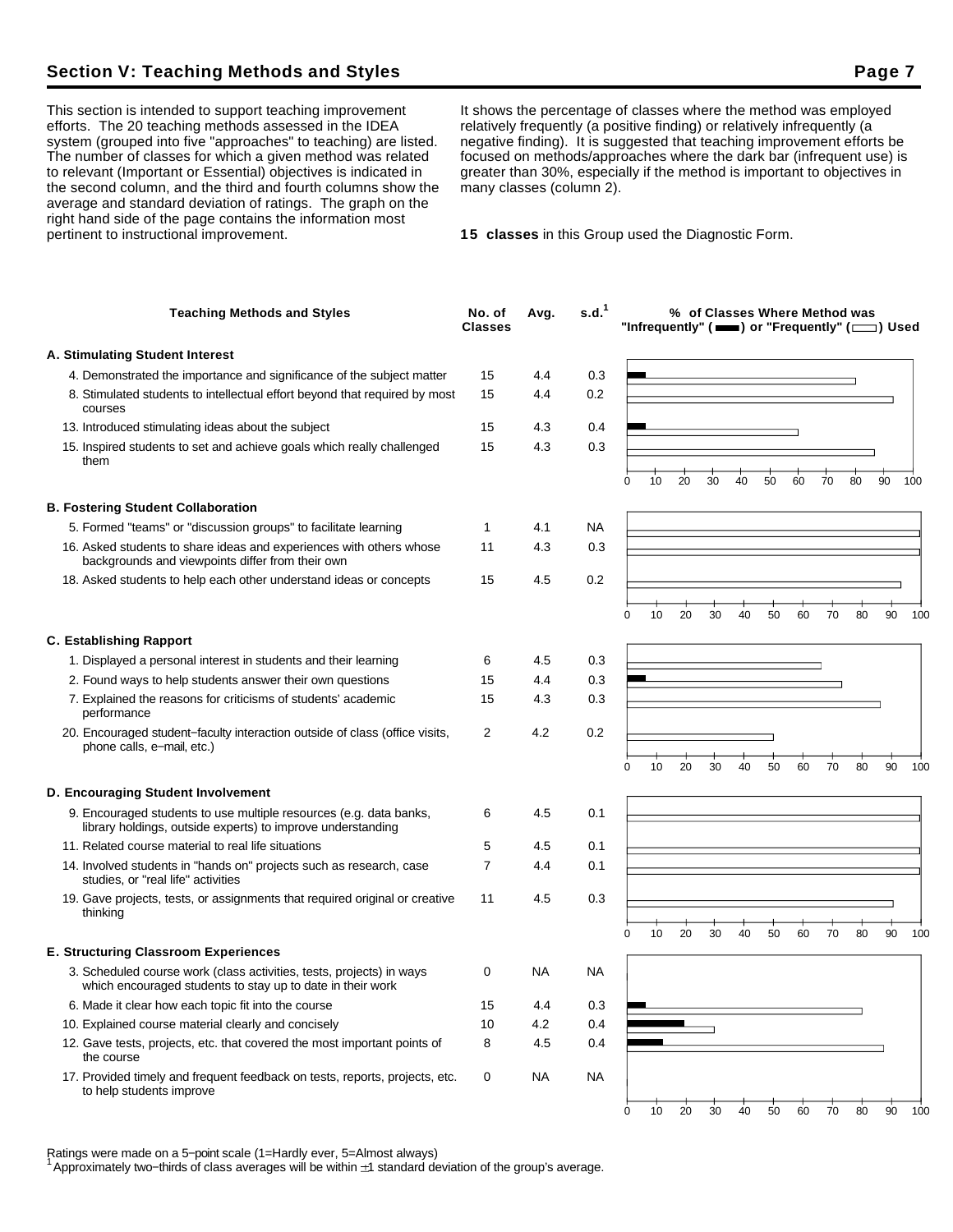**Part A** describes student motivation, work habits, and academic effort, all of which affect student learning. The table gives averages for this Group, your Institution, and the IDEA database. It also shows the percentage of classes with averages below 3.0 and 4.0 or above. Although the information in this section is largely descriptive, it can be used to explore such important questions as:

- Is there a need to make a special effort to improve student motivation and conscientiousness?
- Are these results consistent with expectations?
- Does the percent of classes below 3.0  $\bullet$ or 4.0 or above raise concerns or suggest strengths?

Averages for classes in this report are considered "similar" to the comparison group if they are within  $\pm$  .3 of the Institution or the IDEA average, respectively.

**Part B** provides information about course characteristics. Some of the questions addressed are:

- When compared to the IDEA and Institutional databases is the amount of reading, work other than reading, or difficulty for courses included in this summary report unusual?
- Are these results consistent with expectations?
- Does the percent of classes below 3.0 or 4.0 or above raise concerns or suggest strengths?

Averages for classes in this report are considered "similar" to the comparison group if they are within  $\pm$  .3 of the Institution or the IDEA average, respectively.

#### Part C summarizes students' responses to As a result of taking this course, I have more positive feelings toward this field of study. This item is most meaningful for courses taken by many non−majors.

Some of the questions addressed are:

- Are students developing a respect and appreciation for the discipline?
- Is the average Converted Score above or below 50 (the average for the converted score distribution)?

|  | A. Student Self-ratings |
|--|-------------------------|

| Diagnostic Form (Short Form)<br><b>Item Number and Item</b>      |                    | Average | $%$ of<br><b>Classes</b><br>Below 3.0 | % of<br><b>Classes</b><br>$4.0$ or<br>Above |
|------------------------------------------------------------------|--------------------|---------|---------------------------------------|---------------------------------------------|
|                                                                  | This report        | 3.9     | 7%                                    | 47%                                         |
| 36. I had a strong desire to take<br>this course.                | Institution        | 3.8     | 12%                                   | 45%                                         |
|                                                                  | <b>IDEA System</b> | 3.7     | 16%                                   | 36%                                         |
| 37. I worked harder on this course                               | This report        | 4.0     | 0%                                    | 60%                                         |
| than on most courses I have                                      | Institution        | 3.8     | 5%                                    | 40%                                         |
| taken.                                                           | <b>IDEA System</b> | 3.6     | 13%                                   | 24%                                         |
|                                                                  | This report        | 3.3     | 13%                                   | $0\%$                                       |
| 38. I really wanted to take this<br>course from this instructor. | Institution        | 3.8     | 12%                                   | 41%                                         |
|                                                                  | <b>IDEA System</b> | 3.4     | 27%                                   | 22%                                         |
| 39. (15) I really wanted to take this                            | This report        | 3.7     | 0%                                    | <b>20%</b>                                  |
| course regardless of who                                         | Institution        | 3.5     | 17%                                   | 22%                                         |
| taught it.                                                       | <b>IDEA System</b> | 3.3     | 25%                                   | 13%                                         |
| 43. (13) As a rule, I put forth more                             | This report        | 4.1     | 0%                                    | 93%                                         |
| effort than other students on                                    | Institution        | 4.0     | 0%                                    | 54%                                         |
| academic work.                                                   | <b>IDEA System</b> | 3.6     | 1%                                    | 15%                                         |

## **B. Student Ratings of Course Characteristics**

| <b>Diagnostic Form</b><br><b>Item Number and Item</b>    |                    | Average | $%$ of<br><b>Classes</b><br>Below 3.0 | % of<br><b>Classes</b><br>$4.0$ or<br>Above |
|----------------------------------------------------------|--------------------|---------|---------------------------------------|---------------------------------------------|
|                                                          | This report        | 3.5     | $0\%$                                 | 13%                                         |
| 33. Amount of reading                                    | Institution        | 3.4     | 22%                                   | 21%                                         |
|                                                          | <b>IDEA System</b> | 3.2     | 33%                                   | 15%                                         |
|                                                          | This report        | 3.7     | $0\%$                                 | 20%                                         |
| 34. Amount of work in other<br>(non-reading) assignments | Institution        | 3.6     | 11%                                   | 25%                                         |
|                                                          | <b>IDEA System</b> | 3.4     | 21%                                   | 18%                                         |
|                                                          | This report        | 3.6     | $0\%$                                 | 20%                                         |
| 35. Difficulty of subject matter                         | Institution        | $3.5\,$ | 12%                                   | 24%                                         |
|                                                          | <b>IDEA System</b> | 3.4     | 20%                                   | 18%                                         |

### **C. Improved Student Attitude**

40. (16) As a result of taking this course, I have more positive feelings toward this field of study.

|                    | 5-point Scale |          | <b>Converted Score</b><br>(Compared to IDEA) |          |
|--------------------|---------------|----------|----------------------------------------------|----------|
|                    | Raw           | Adjusted | Raw                                          | Adjusted |
| This report        | 4.1           | 3.7      | 55                                           | 47       |
| Institution        | 4.1           | 3.9      |                                              |          |
| <b>IDEA System</b> | 3.9           | 3.9      |                                              |          |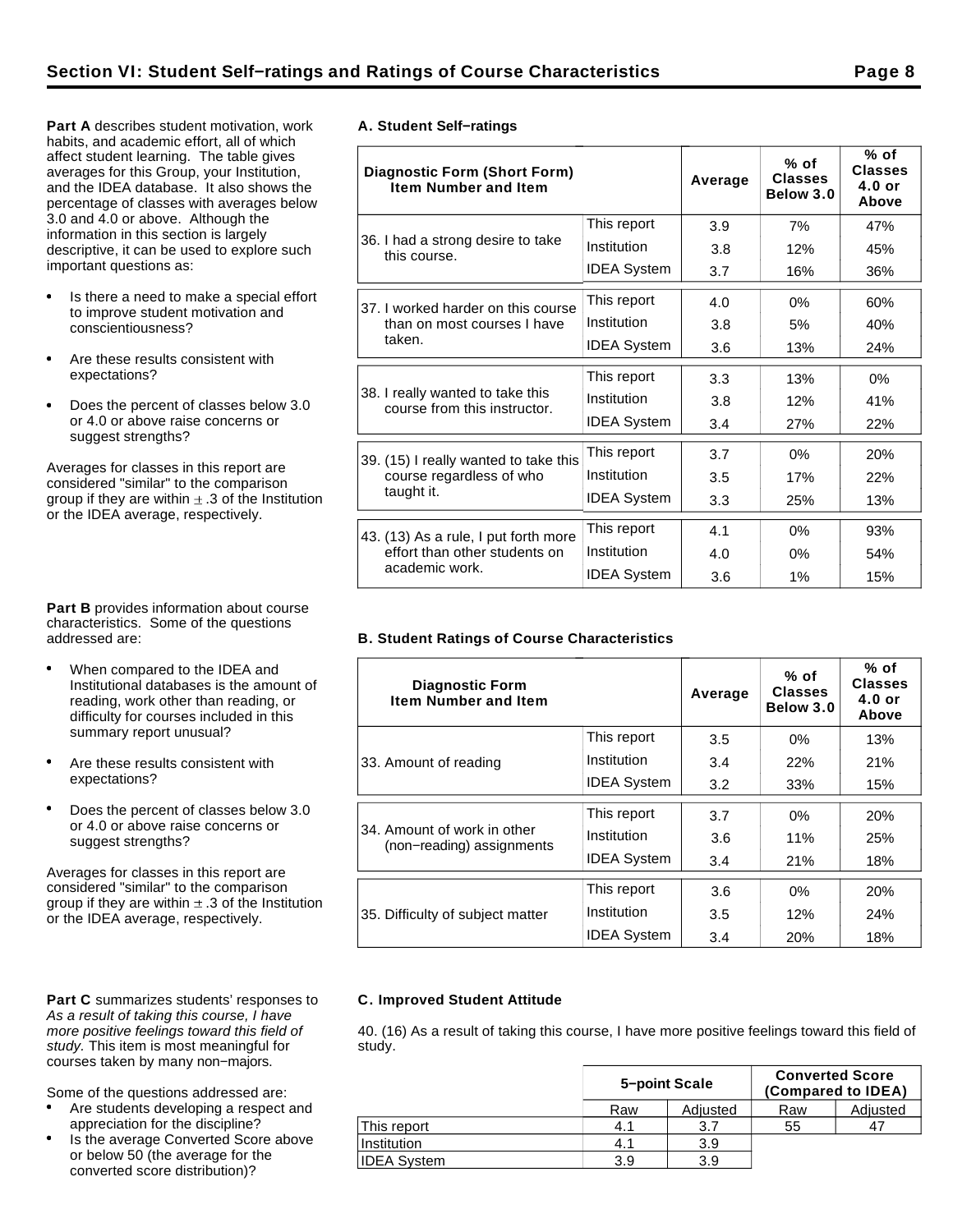## **A. Primary and Secondary Instructional Approaches**

This table shows the relative frequency of various approaches to instruction. The success of a given approach is dependent on the class objectives, but since students have different learning styles, it is generally desirable that they be exposed to a variety of approaches. Instructors reported this information on the Faculty Information Form.

| <b>Number Rating: 15</b> | Percent indicating instructional approach as: |                  |  |  |
|--------------------------|-----------------------------------------------|------------------|--|--|
|                          | Primary                                       | <b>Secondary</b> |  |  |
| Lecture                  | $0\%$                                         | $0\%$            |  |  |
| Discussion/Recitation    | $0\%$                                         | $0\%$            |  |  |
| Seminar                  | 0%                                            | 0%               |  |  |
| Skill/Activity           | $0\%$                                         | 0%               |  |  |
| Laboratory               | 0%                                            | 0%               |  |  |
| <b>Field Experience</b>  | 0%                                            | 0%               |  |  |
| Studio                   | $0\%$                                         | $0\%$            |  |  |
| Multi-Media              | $0\%$                                         | $0\%$            |  |  |
| Practicum/Clinic         | $0\%$                                         | $0\%$            |  |  |
| Other/Not Indicated      | 100%                                          | 100%             |  |  |

## **B. Course Emphases**

| This section shows the degree to                                                                                                                                                                                                                                       | <b>Number</b>                  | Percent indicating amount required was: |                 |       |       |
|------------------------------------------------------------------------------------------------------------------------------------------------------------------------------------------------------------------------------------------------------------------------|--------------------------------|-----------------------------------------|-----------------|-------|-------|
| which classes in this area expose<br>students to various kinds of                                                                                                                                                                                                      |                                | Rating                                  | ∥None or Little | Some  | Much  |
| academic activities. Generally,<br>proficiency is related to the amount<br>of exposure. Are we giving students<br>enough opportunity to develop the<br>skills they need after graduation?<br>Instructors reported this information<br>on the Faculty Information Form. | Writina                        |                                         | 0%              | 0%    | 0%    |
|                                                                                                                                                                                                                                                                        | Oral communication             |                                         | 0%              | 0%    | 0%    |
|                                                                                                                                                                                                                                                                        | Computer application           |                                         | $0\%$           | 0%    | 0%    |
|                                                                                                                                                                                                                                                                        | Group work                     |                                         | 0%              | $0\%$ | $0\%$ |
|                                                                                                                                                                                                                                                                        | Mathematical/quantitative work |                                         | 0%              | $0\%$ | 0%    |
|                                                                                                                                                                                                                                                                        | Critical thinking              |                                         | 0%              | 0%    | $0\%$ |
|                                                                                                                                                                                                                                                                        | Creative/artistic/design       |                                         | 0%              | 0%    | 0%    |
|                                                                                                                                                                                                                                                                        | Reading                        |                                         | 0%              | $0\%$ | 0%    |
|                                                                                                                                                                                                                                                                        | Memorization                   |                                         | 0%              | $0\%$ | 0%    |

## **C. "Circumstances" Impact on Learning**

How instructors regard various factors that may facilitate or impede student learning is shown here. Until research establishes the implications of these ratings, administrators should make their own appraisal of whether or not ratings of student learning were affected by these factors. Instructors reported this information on the Faculty Information Form.

|                                             |                         | Percent indicating impact on learning was: |                                                          |                 |  |
|---------------------------------------------|-------------------------|--------------------------------------------|----------------------------------------------------------|-----------------|--|
|                                             | <b>Number</b><br>Rating | <b>Negative</b>                            | <b>Neither</b><br><b>Negative nor</b><br><b>Positive</b> | <b>Positive</b> |  |
| Physical facilities/equipment               | 0                       | $0\%$                                      | $0\%$                                                    | 0%              |  |
| Experience teaching course                  | 0                       | $0\%$                                      | 0%                                                       | 0%              |  |
| Changes in approach                         | 0                       | $0\%$                                      | 0%                                                       | 0%              |  |
| Desire to teach the course                  | 0                       | $0\%$                                      | 0%                                                       | $0\%$           |  |
| Control over course<br>management decisions | 0                       | $0\%$                                      | 0%                                                       | 0%              |  |
| Student background                          | 0                       | $0\%$                                      | 0%                                                       | $0\%$           |  |
| Student enthusiasm                          | 0                       | $0\%$                                      | 0%                                                       | 0%              |  |
| Student effort to learn                     | 0                       | 0%                                         | 0%                                                       | 0%              |  |
| Technical/instructional support             | 0                       | 0%                                         | $0\%$                                                    | 0%              |  |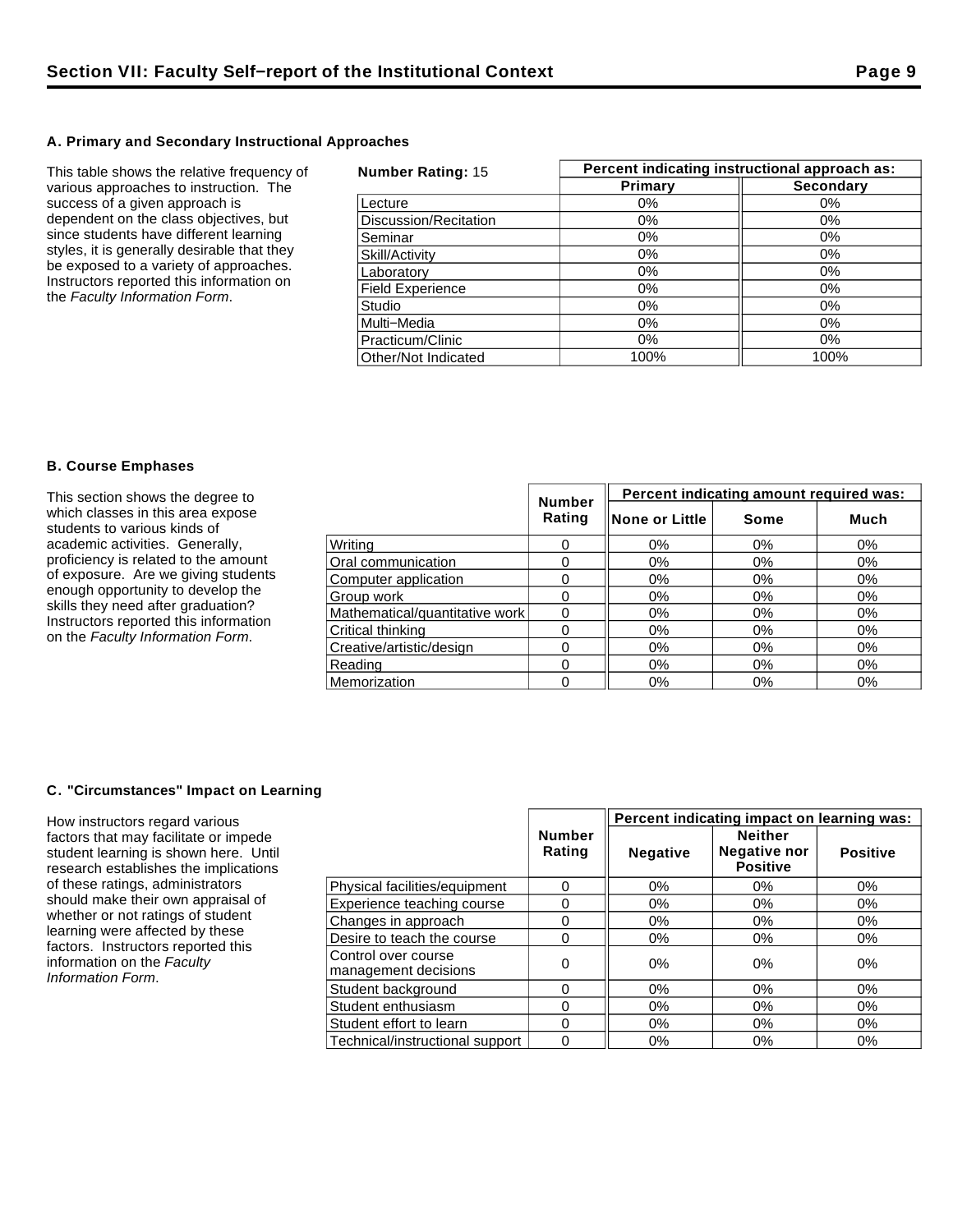This section provides frequencies, average scores, and standard deviations for Additional Questions that were consistent across classes included in this summary report (if requested).

|                           | <b>Number Responding:</b> |   |              |   |   |                 |         |                                     |
|---------------------------|---------------------------|---|--------------|---|---|-----------------|---------|-------------------------------------|
| Question<br><b>Number</b> | Omit                      | 1 | $\mathbf{2}$ | 3 | 4 | $5\phantom{.0}$ | Average | <b>Standard</b><br><b>Deviation</b> |
| 1                         | 462                       |   |              |   |   |                 |         |                                     |
| $\mathbf 2$               | 462                       |   |              |   |   |                 |         |                                     |
| 3                         | 462                       |   |              |   |   |                 |         |                                     |
| 4                         | 462                       |   |              |   |   |                 |         |                                     |
| 5                         | 462                       |   |              |   |   |                 |         |                                     |
| $\bf 6$                   | 462                       |   |              |   |   |                 |         |                                     |
| 7                         | 462                       |   |              |   |   |                 |         |                                     |
| 8                         | 462                       |   |              |   |   |                 |         |                                     |
| $\boldsymbol{9}$          | 462                       |   |              |   |   |                 |         |                                     |
| 10                        | 462                       |   |              |   |   |                 |         |                                     |
| 11                        | 462                       |   |              |   |   |                 |         |                                     |
| $12$                      | 462                       |   |              |   |   |                 |         |                                     |
| 13                        | 462                       |   |              |   |   |                 |         |                                     |
| 14                        | 462                       |   |              |   |   |                 |         |                                     |
| 15                        | 462                       |   |              |   |   |                 |         |                                     |
| 16                        | 462                       |   |              |   |   |                 |         |                                     |
| 17                        | 462                       |   |              |   |   |                 |         |                                     |
| 18                        | 462                       |   |              |   |   |                 |         |                                     |
| 19                        | 462                       |   |              |   |   |                 |         |                                     |
| 20                        | 462                       |   |              |   |   |                 |         |                                     |